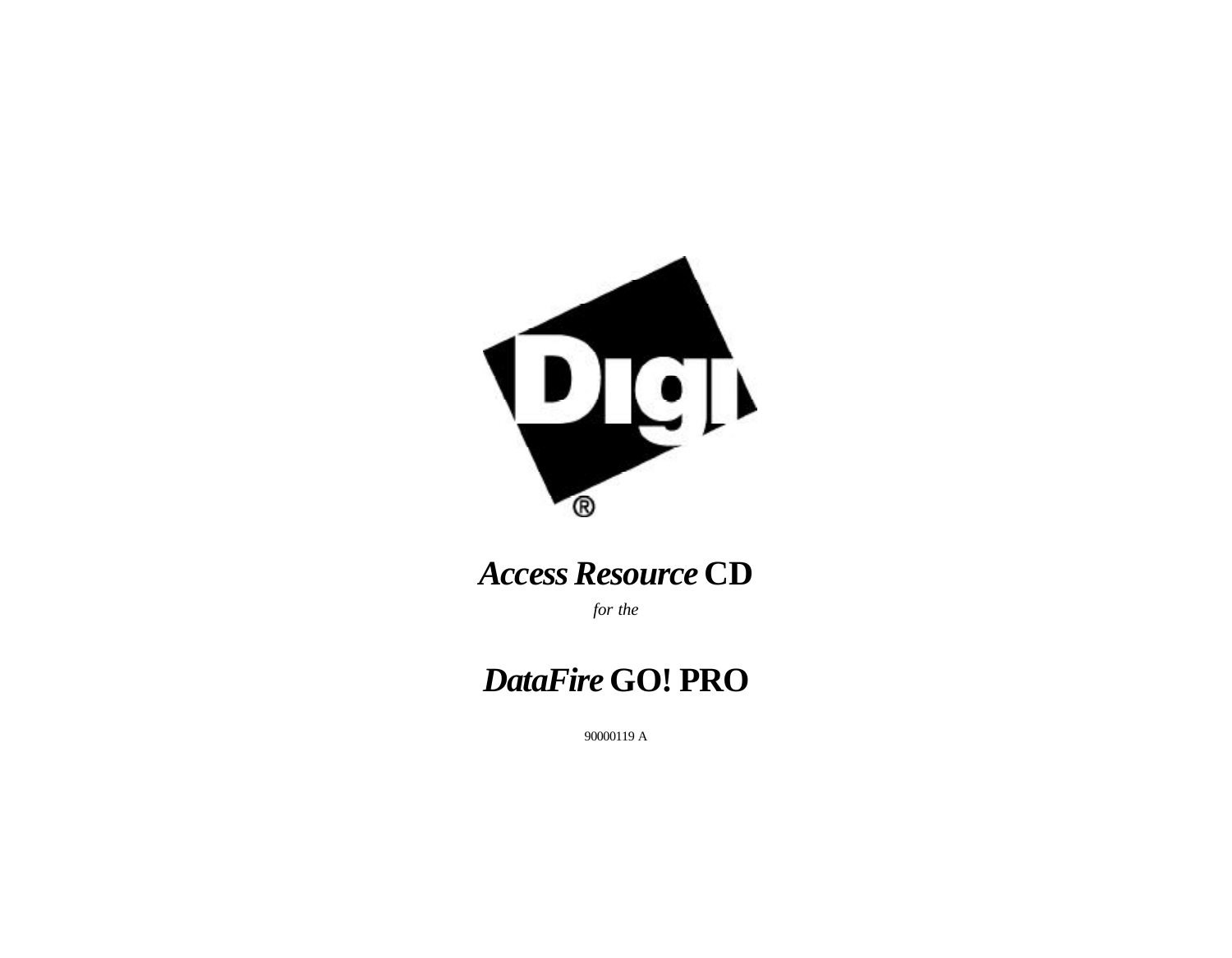### *End User Software License Agreement*

LICENSE. Digi grants to you only a non-assignable, nonexclusive and non-transferable license to use the Software subject to the terms and conditions of this Software License Agreement. Your use will be limited to an object code version of the Software. Your use of the Software will be limited to one computer. The license will commence on the day you receive the Software and will continue until this license is terminated by its own terms and conditions. You may make one copy of the Software, but only for archival or backup purposes, and if you do make that additional copy, you agree to reproduce all copyright and other proprietary rights notices that appear on the Software. You are granted only a limited license to use the Software, and Digi retains all right, title, interest and ownership in and to the Software, which includes all rights arising under the patent, copyright, trade secret or trademark laws of the United States or any foreign jurisdiction.

CONFIDENTIALITY. You understand and agree that the Software contains valuable confidential and trade secret information which is the extremely valuable property of Digi. You agree to expend all necessary efforts to ensure that the Software is not disclosed or made available to any third party or any employee or contractor that doesn't have a need to know.

REVERSE ENGINEERING. You agree not to disassemble, decompile or reverse engineer the Software under any circumstances.

WARRANTIES. Digi warrants only that: (a) the media upon which you receive Software will be free of defects in material and workmanship for a period of ninety (90) days from your receipt of the Software; and (b) that if the Software is supplied to you electronically, and there is an error in transmission, and you inform us of that error within ninety days of your receipt of the Software, Digi will re-transmit the Software to you. You understand and agree that except as stated above, the Software is supplied as is, and Digi expressly disclaims all other warranties, guarantees, or remedies whether express, implied or statutory, including, but not limited to, any implied warranty of merchantability or fitness for a particular purpose.

LIABILITY LIMITATIONS. Under no circumstances will Digi or any of its distributors or suppliers be liable for loss of data, reprocurement costs, lost revenue or profits or any other special, incidental or consequential damages, even if those damages were foreseeable or you have informed Digi of a potential liability. Digi's total liability to you for damages for any reason shall not exceed the price actually paid to Digi by you for the product associated with the Software.

TITLE AND OWNERSHIP. You acknowledge and agree that Digi retains all right, title and interest in and to the Software. You agree to indemnify, defend and hold harmless Digi against any loss suffered or expenditure made by Digi arising from an assertion of an interest in or title to the Software by you and against any breach by you of any copyright, patent rights, or any other rights in the Software.

TERMINATION. You acknowledge and agree that Digi may terminate your license and use of the Software without notice if, at any time, you fail to comply with a material term or condition of this Software License Agreement. Immediately upon termination of this license, you will return all copies of the Software to Digi, together with all documentation, modifications and enhancements thereto, or at Digi's request, destroy all copies of the Software documentation, modifications and enhancements in your possession. You understand and agree that in the event of termination, Digi may use computer hardware, software or other methods to render the Software inoperable.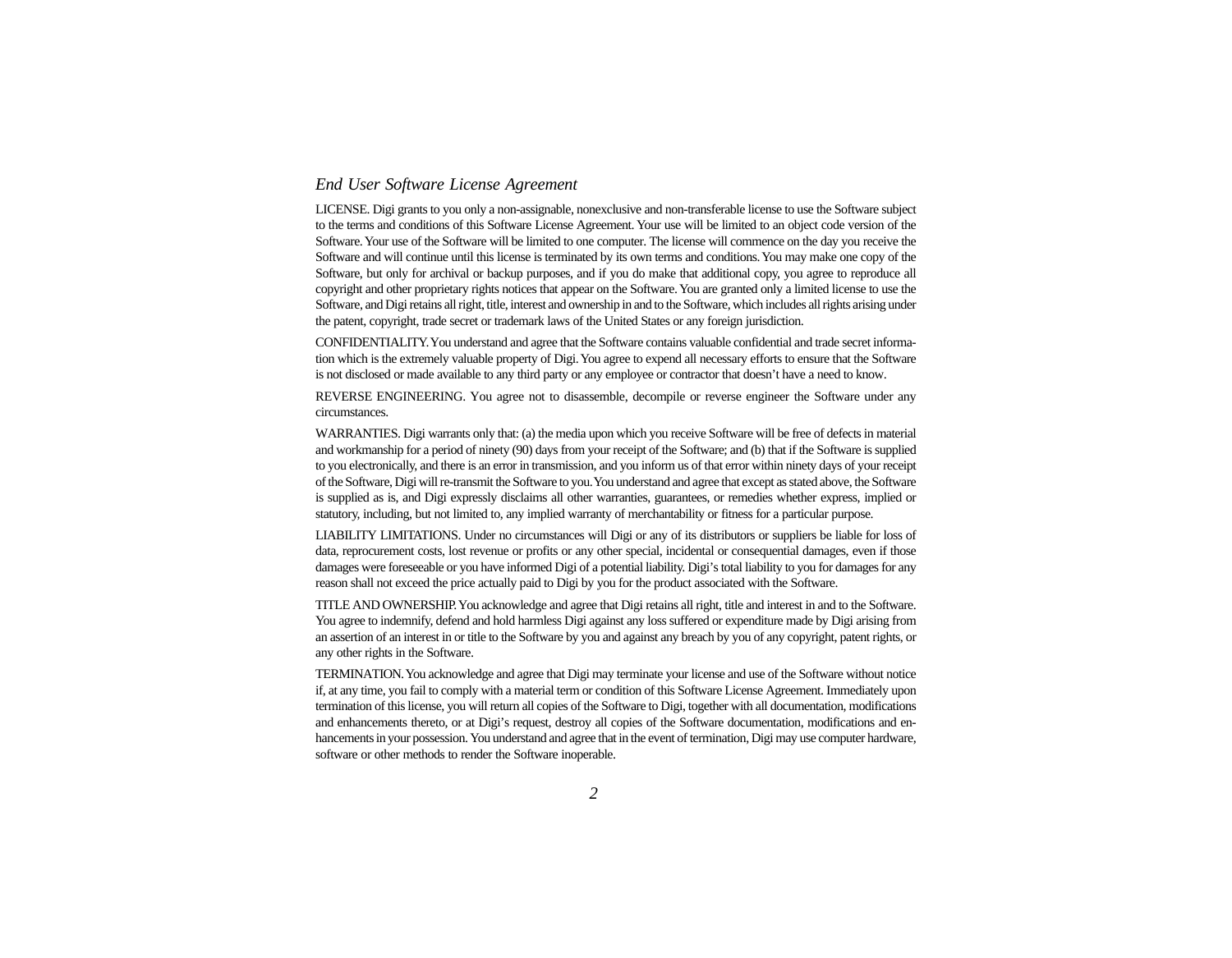ASSIGNMENT. You may not assign this license without the prior written consent of Digi. Digi may assign the Software to any third party at its discretion, but will provide you with written notice in the event of such assignment.

CHOICE OF LAW AND VENUE. This Software License Agreement shall be governed and construed in accordance with the laws of the State of Minnesota. Any controversy or claim arising out of or related to this license and/or your use of the Software shall be venued in Minnesota State District Court, County of Hennepin or the United States District Court for the District of Minnesota.

MAINTENANCE AND SUPPORT. Any Software maintenance or support services provided to you by Digi, are provided at Digi's discretion, and Digi reserves the right to discontinue and/or commence charging fees for maintenance or support services at any time. You also understand agree that any maintenance or support services provided to you by Digi are provided as is, and Digi makes no representations or warranties with regard to those services.

### *Proprietary Rights Notice*

Digi, Digi International, the Digi logo, and DataFire GO! PRO are trademarks or registered trademarks of Digi International Inc. in the United States and other countries. All other brand and product names are trademarks or registered trademarks of their respective holders.

This manual is copyrighted material proprietary to Digi International Inc. Copying of this manual without the express written consent of Digi International Inc. is prohibited and will be treated as copyright infringement.

Copyright © 1998 Digi International Inc. All Rights Reserved.

http://www.dgii.com

*Disclaimer*

THIS MANUAL MAY CONTAIN INACCURATE OR ERRONEOUS INFORMATION. THIS MANUAL IS SUBJECT TO CHANGE AT ANY TIME. THIS MANUAL, INCLUDING ALL INFORMATION CONTAINED HEREIN, IS PRO-VIDED "AS IS" WITHOUT WARRANTY OF ANY KIND, EITHER EXPRESS OR IMPLIED, INCLUDING, BUT NOT LIMITED TO, ANY IMPLIED WARRANTIES OF MERCHANTABILITY OR FITNESS FOR A PARTICULAR PURPOSE. DIGI INTERNATIONAL INC. MAKES NO REPRESENTATIONS, WARRANTIES, OR COMMITMENTS WITH REGARD TO ANY DATA OR INFORMATION CONTAINED IN THIS MANUAL. IF YOU RELY ON DATA OR INFORMATION CONTAINED IN THIS MANUAL, SUCH RELIANCE IS AT YOUR OWN RISK.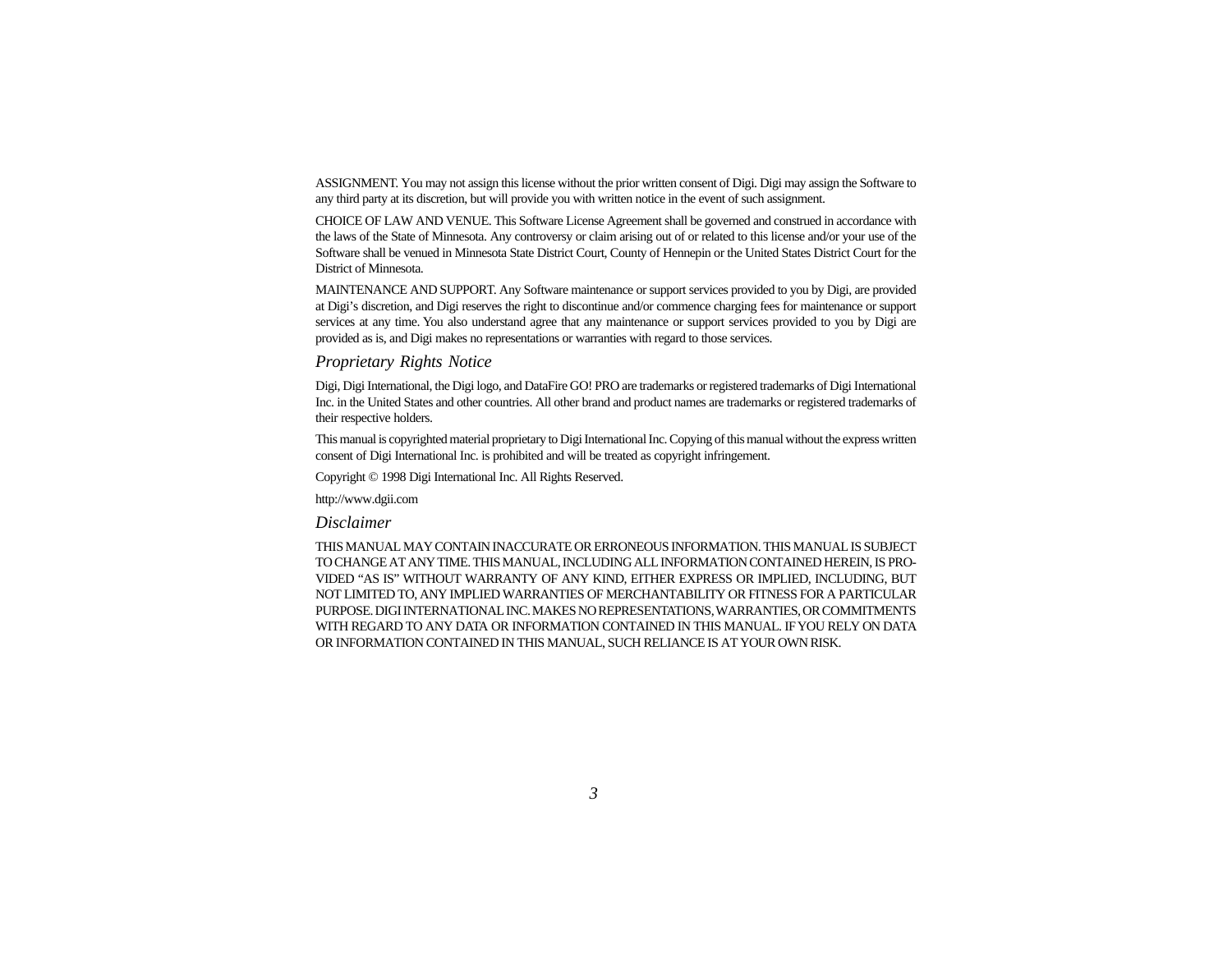## **Introducing the DataFire GO! PRO Software**

### **Key Features**

The DataFire GO! PRO® PC Card supports PSTN (K56Flex and ITU-T V.90), Basic Rate ISDN (BRI), GSM(900/1800 Mhz) / PCS(1900 Mhz) cell phone and LAN , which provides users of Windows® 95/98 and Windows NT® 4.0 operating systems a wide range of connectivity options for accessing data from a notebook computer. Key features include the following:

- ü Supports access to the Internet and/or a corporate network at speeds up to 56 Kbps. Complies with the industry standard (ITU-T V.90) adapted by the largest Internet access providers.
- ü Support for 2 64-Kbps ISDN B channels for user data communications and 1 16 kbps D channel for signaling and other communications overhead.
- Support for PPP, MLPPP, V.120 and X75 interoperability.
- ü Support for GSM/PCS cellular connections through a special cable option for certain models of the Motorola®, Nokia®, Ericsson, Siemens, and Sony™ phones.
- ü Support for 10Base T Ethernet (10 Mbit) with compatibility for TCP/IP, NetBEUI and IPX protocols.
- ü Online help screens, technical reference manuals and additional operating system installation notes translated in English, German and French languages.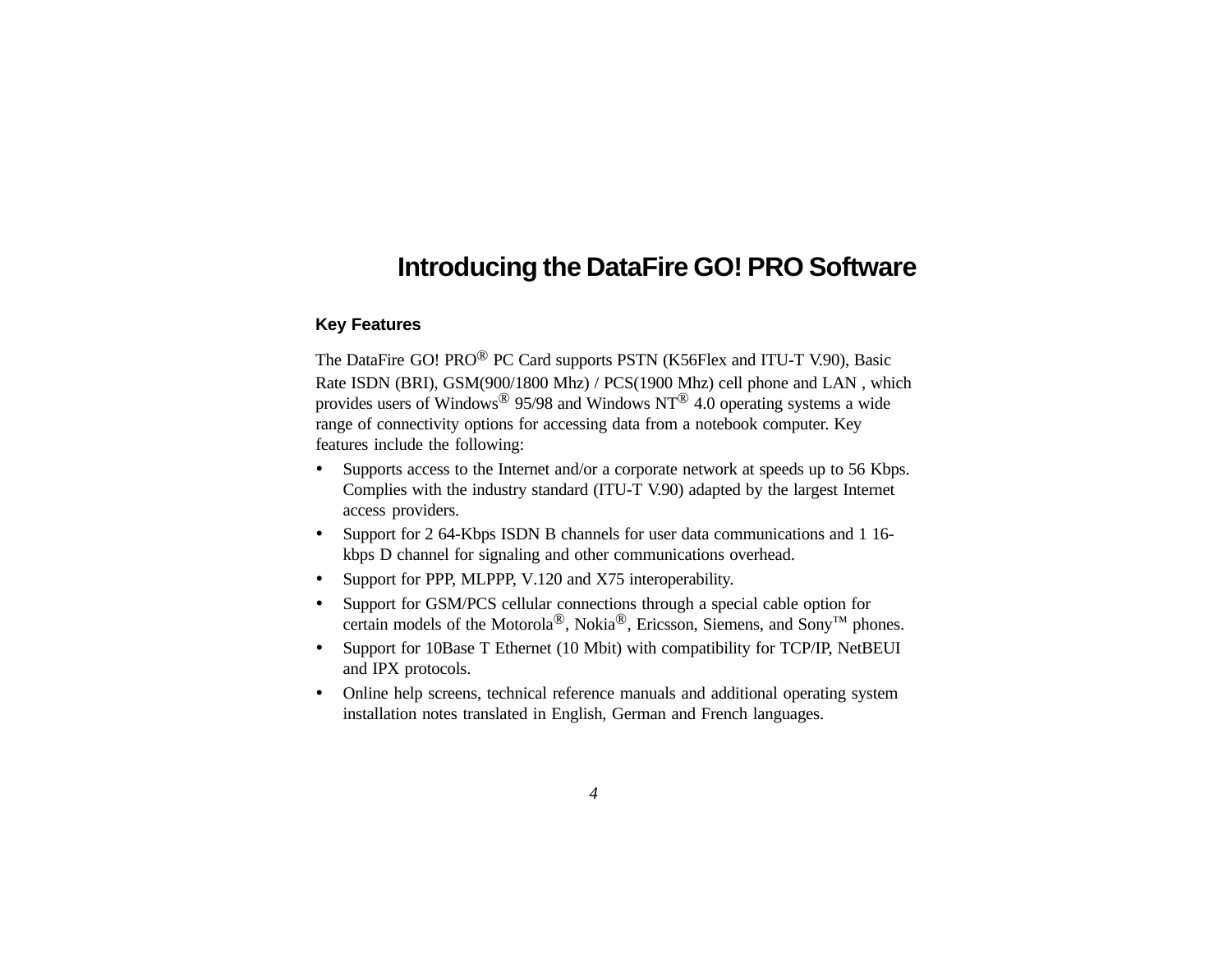### **ISDN Switch Support**

The DataFire GO! PRO PC card will support the following ISDN switch types:

- ü Euro ISDN (ETSI) NET3
- National ISDN NI-1
- 5ESS
- DMS100

### **System Requirements**

The following are system requirements for the DataFire GO! PRO PC Card:

- Microsoft<sup>®</sup> Windows 95, Windows 98 or Windows NT 4.0 operating system
- An available PCMCIA expansion slot

### **Other Requirements**

The following are additional requirements for using the DataFire GO! PRO PC Card:

- ü Access to PSTN, ISDN, GSM, PCS or LAN service
- An NT1 (if you are using a DataFire GO! PRO S/T model )

### **Limitations**

Windows 95/98 does **not** support two-channel (PPP multilink) incoming calls. Twochannel calls are available for outgoing connections only.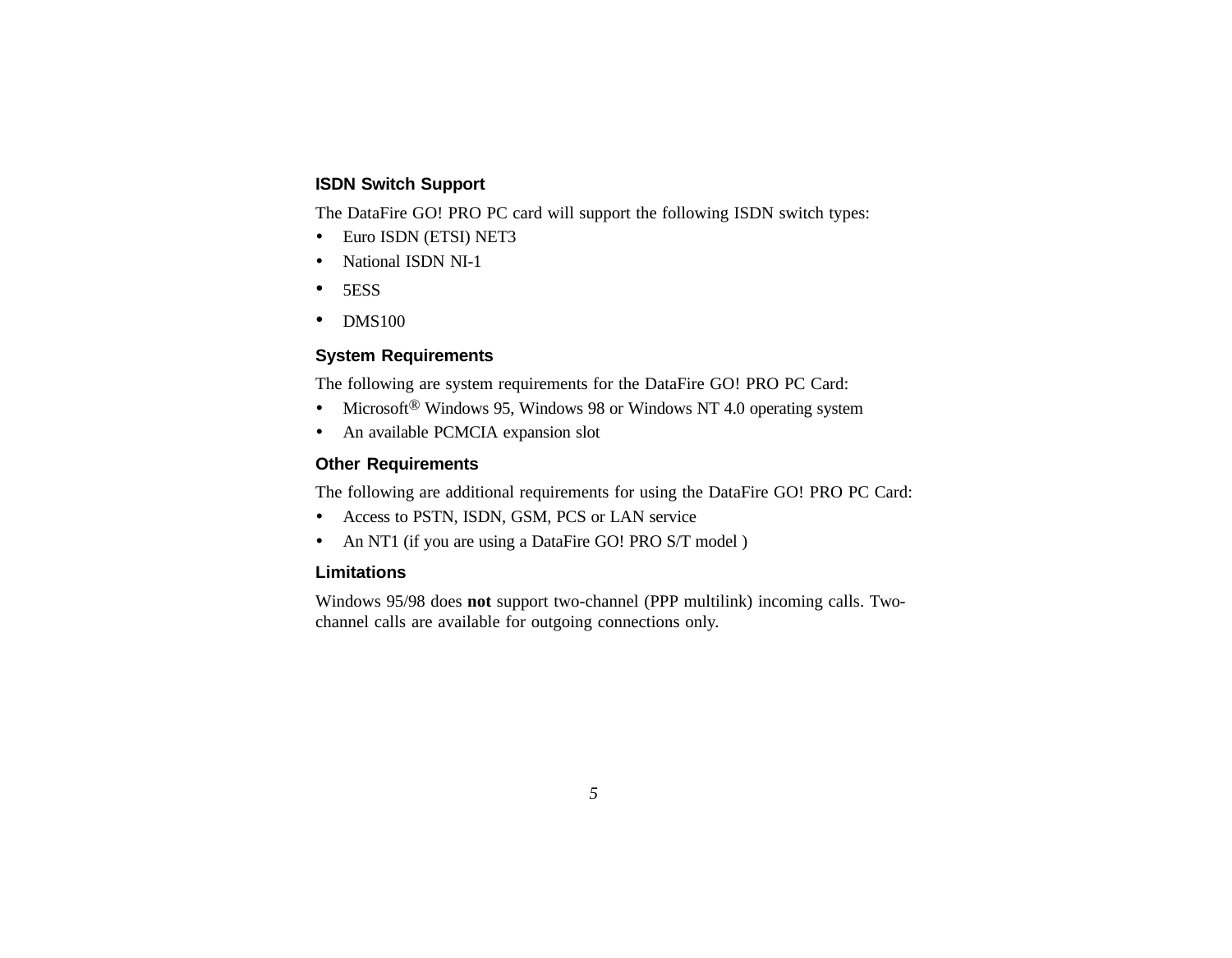## **DataFire GO! PRO Software Installation Instructions**

## **Before you begin**

Because the DataFire GO! PRO offers you the flexibility of a multiuse PCMCIA card, you may need to gather some information before you begin your installation, depending on the options you intend to install. This section describes what information you must gather.

## *For ISDN connections:*

- ü Determine the type of ISDN switch your telephone company uses to provide you with service.
- ü If you want use the MultiLink PPP feature, ensure that the appropriate upgrade to Dial-up Networking is installed on your computer. See page 13 for more information.

### *For GSM/PCS connections:*

ü If you have purchased a DataFire GO! PRO GSM/PCS upgrade kit, you need to determine activation information for GSM/PCS cell phone data connectivity.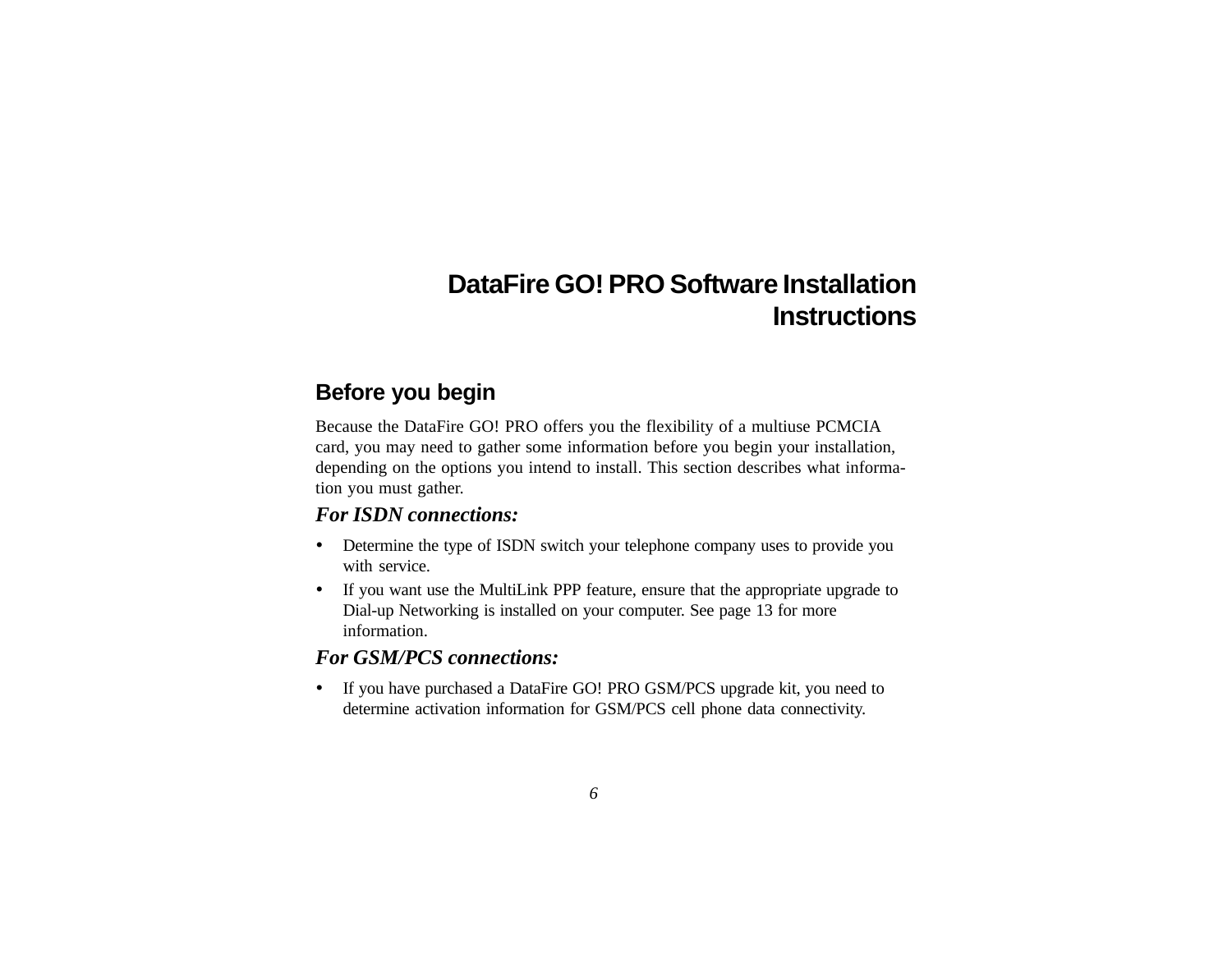## **Software Installation for Windows 95/98**

This procedure describes how to install the DataFire GO! PRO software using the Microsoft Plug & Play system.

- 1. Shut down the computer.
- 2. Physically install the PC Card into a PCMCIA slot as shown below.



- 3. Turn the computer back on.
- 4. When the system discovers the PC Card, follow the Windows prompts as follows:
	- ü To select the source for the driver, choose: **Driver from disk provided by hardware manufacturer.**
	- Insert the CD and then select the CD drive letter.
- 5. The software that enables PSTN (modem) support will now be installed. When complete, you can verify that you have modem support by following the procedure on the next page.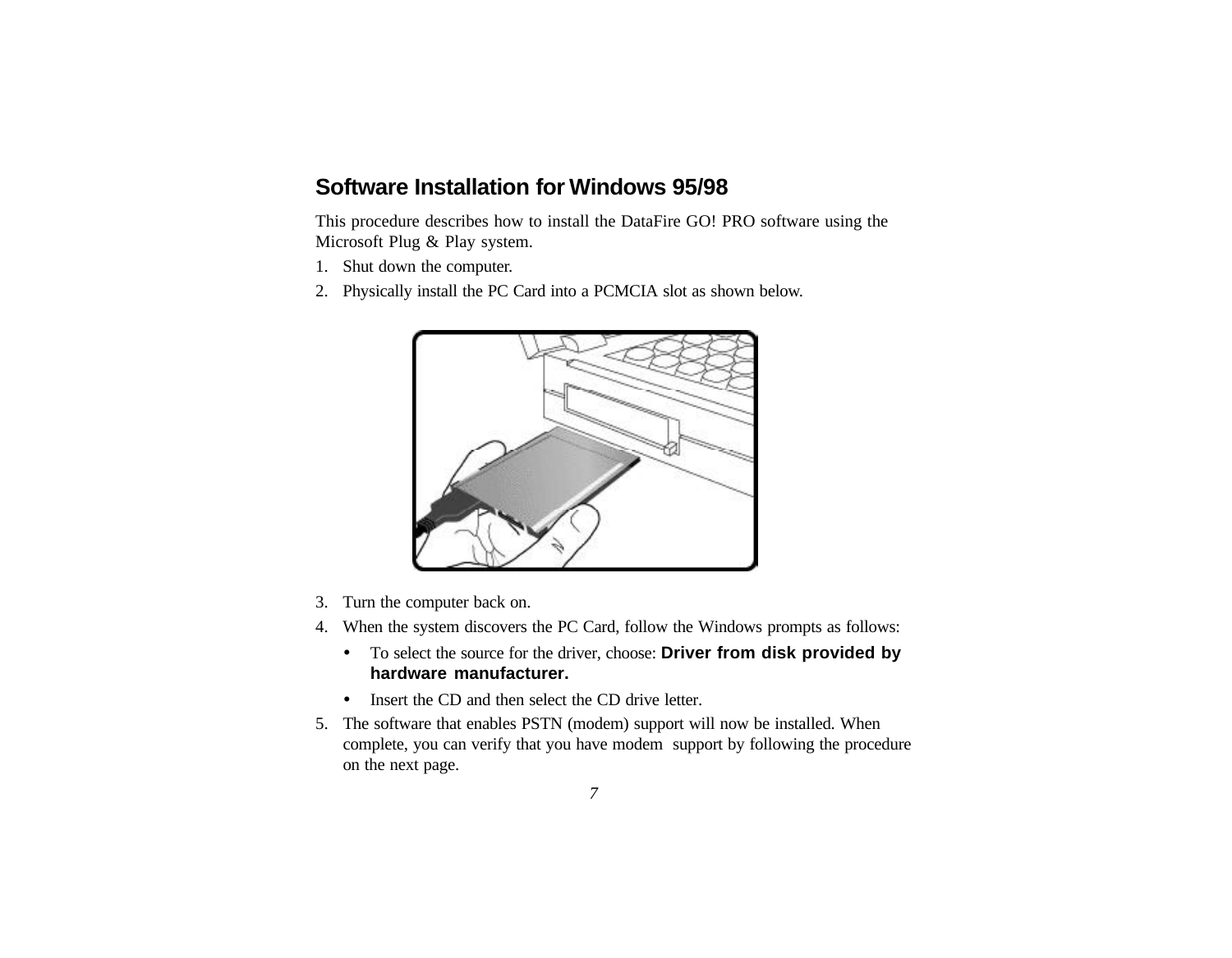**Note**: You can stop at this point if you intend to use only the PSTN feature of the product. In order to install other software components of the product (ISDN, GSM, etc.) continue with the steps described next.

- 6. If you are installing the ISDN option, and you intend to use Multi-Link PPP, ensure that a Microsoft Dial-Up Networking upgrade is installed. See *Ensuring that a Dial-Up Networking Upgrade is installed* on page 13.
- 7. Begin the installation of the DataFire GO! PRO ISDN/GSM/PCS/LAN software by running the SETUP.EXE program that is located in the root directory of the CD. This program will guide you through the installation of all the options you have purchased.

**Note:** It is important to choose to run the loader program when prompted at the end of the installation. The loader program will download the newly installed programs to the DataFire GO! PRO PC Card to provide complete functionality of all the options you selected to install.

8. Last, when the program prompts you to reboot the machine select **Yes**.

Your installation is now complete. Verify that the software installation has been successful by following the procedure on the next page.

## *Verifying a Windows 95/98 Installation*

- 1. From the Control Panel, double-click the System icon.
- 2. Select the Device Manager.
- 3. Expand the Modem list, if necessary.
- 4. Depending on the options you have installed, the following items will appear in the list.
	- 56K PC Card Caller ID
	- SX128 MODEM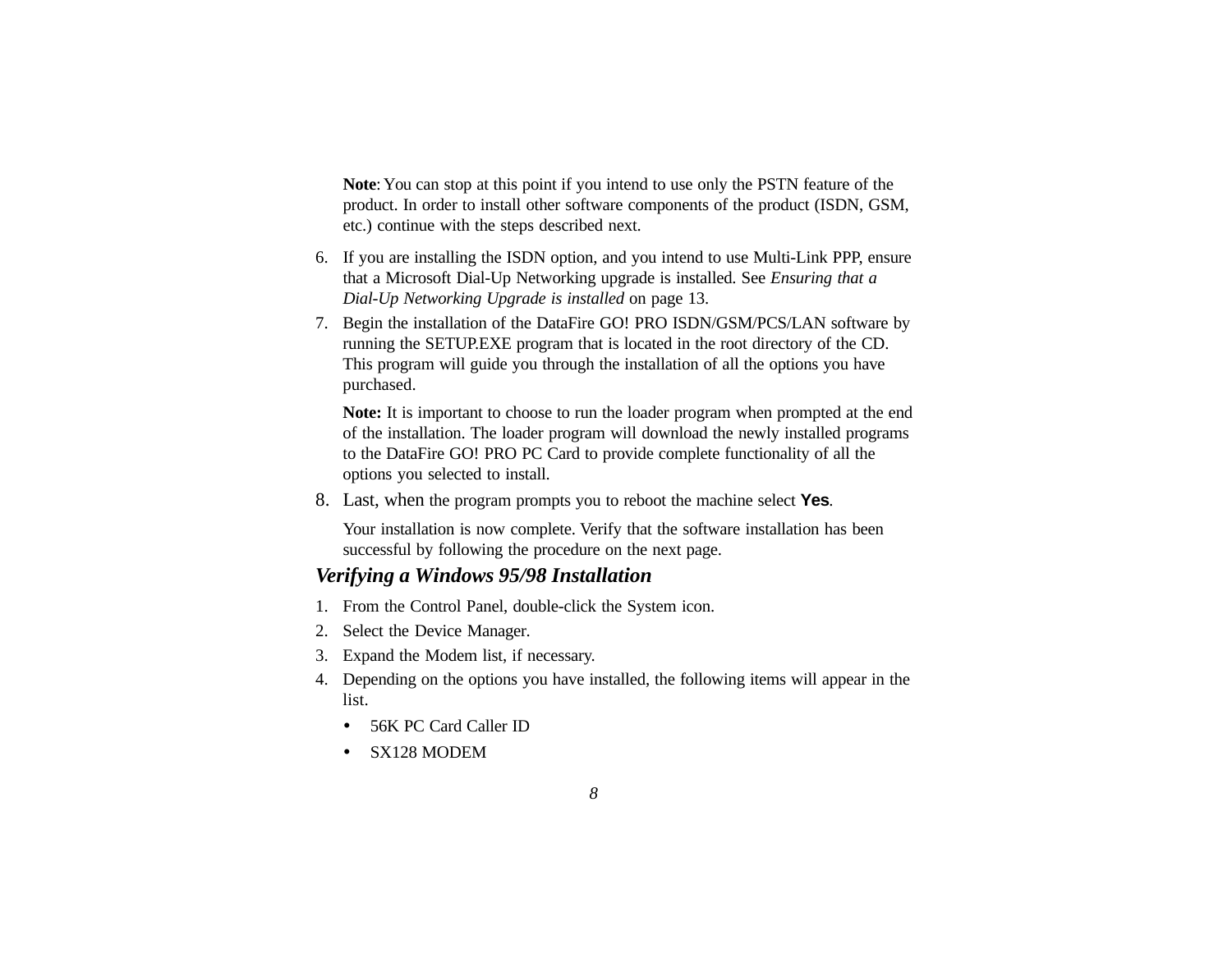- SX128 MODEM PPP
- ü SX128 MODEM V120
- SX128 MODEM X75

Verify that there are no exclamation points next to any of the devices in the list. (An exclamation point indicates that the device is not functional.)

## **Software Installation for Windows NT 4.0**

Before you begin installing the driver for Windows NT 4.0, you must physically remove all PCMCIA devices from your laptop computer, which includes undocking it from any docking station that you may use. This action is required because of limitations in the support that Windows NT 4.0 provides for laptop computers. Please note that because of the limitiations in the operating system, the DataFire GO! PRO may not work in all models of laptop computer.

- 1. Shut down the computer.
- 2. Physically install the PC Card as shown on page 6.
- 3. Turn the computer back on.
- 4. When the Windows NT 4.0 desktop is displayed, go into the Control Panel then double-click on the Modems icon.
- 5. Click **Add.**
- 6. In the new modem installation window, **do not** select the **Don't detect my modem; I will select it from a list** option, then click **Next**. A new screen informs you that a standard modem has been detected on communication port **COMx**.
- 7. Click **Change**, then click **Have Disk...**.

Windows NT then asks you for the PC Card installation disk.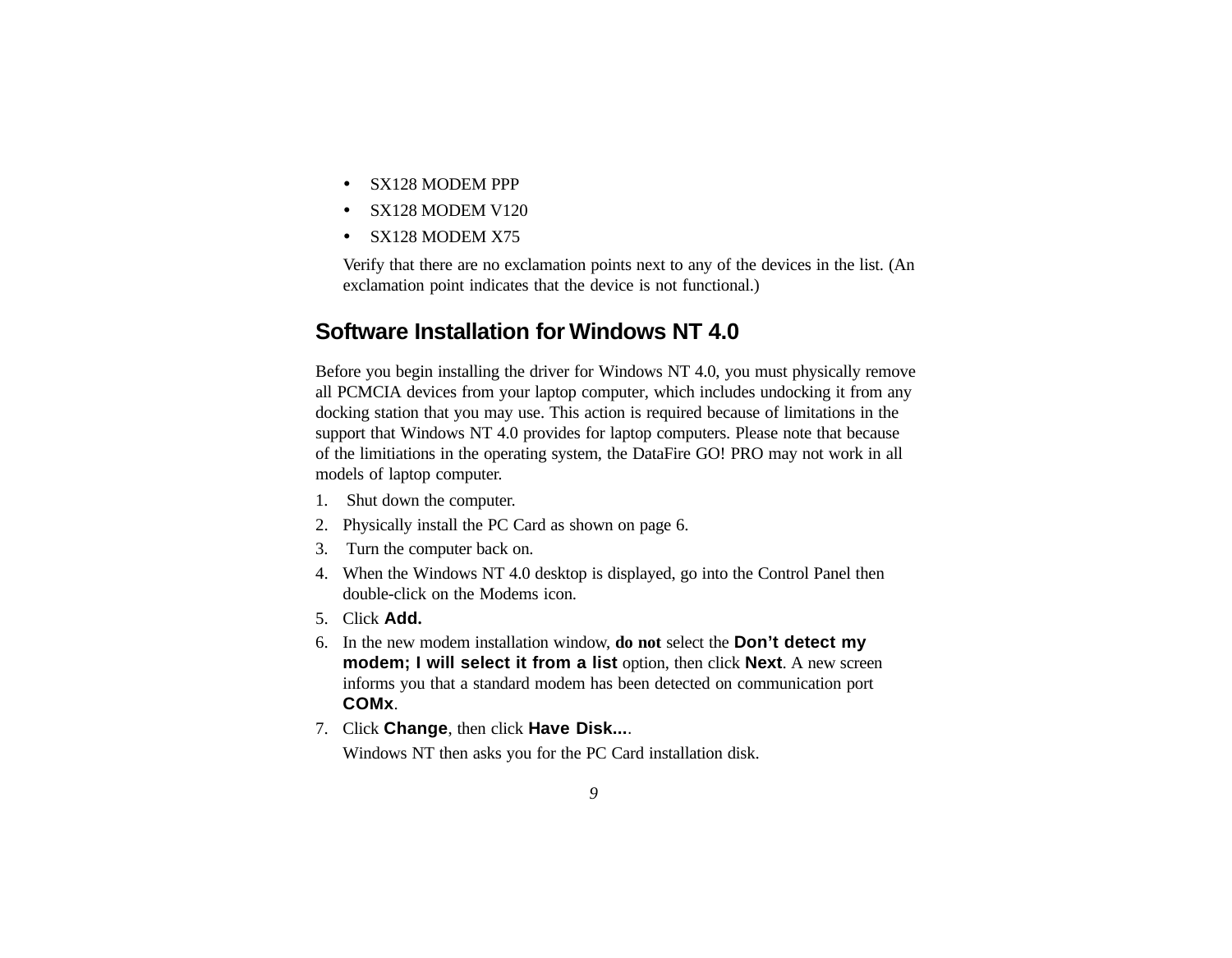- 8. Insert the DataFire GO! PRO CD into the drive, then click on **OK**. Windows NT looks for the drivers available on the disk and displays the name of the driver it finds.
- 9. Select the PC Card modem then **Next**.

A new screen informs you that the modem has been correctly configured.

- 10. Click **Finish**. The name of your modem will be displayed in the list of modems declared under Windows NT.
- 11. Click **Close** to continue the installation procedure. Windows NT then asks if you wish to configure remote network access for the PC Card.
- 12. Click **Yes**, and then in the next window click **Add**.
- 13. Confirm installation of the PC Card peripheral by clicking **OK**, then click **Continue**.
- 14. Restart your computer by clicking **Yes**.

**Note:** You can stop at this point if you intend to use only the PSTN feature of the product. In order to install other software components of the product (ISDN, GSM, etc.) follow the steps described next. Please be aware that you should only install software support for the hardware you currently have. Doing otherwise will cause errors in Windows NT 4.0.

15. Begin the installation of the DataFire GO! PRO ISDN/GSM/PCS/LAN software by running the SETUP.EXE program that is located in the root directory of the CD. This program will guide you through the installation of all the options you have purchased.

**Note:** If your browser is not capable of displaying frames, the online documenation will not display when you select the **Yes, I want to read the documentation** option.

16. When the installation process completes and the program prompts you to reboot the machine, select **Yes**.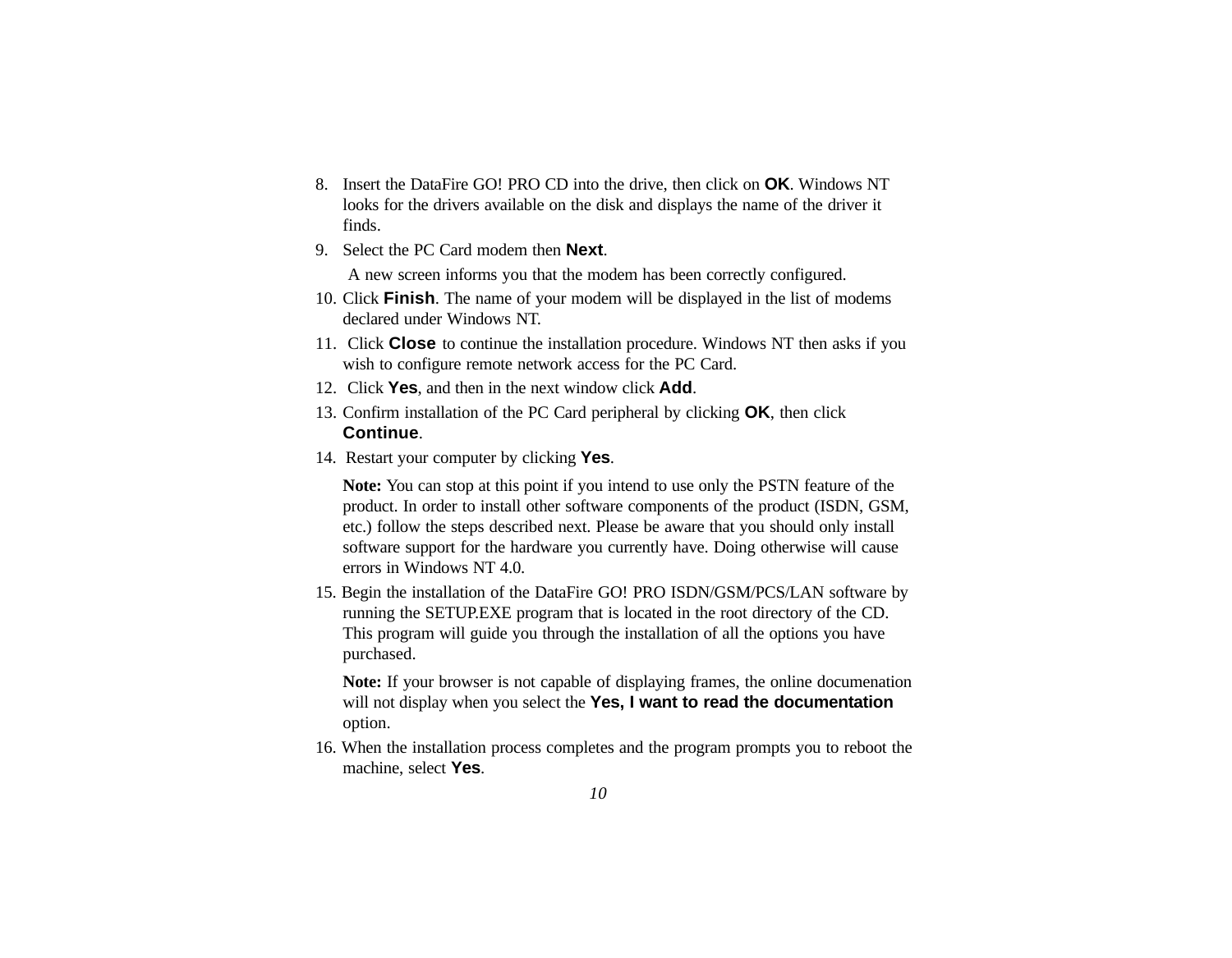## **Configuring the Devices**

Depending on the DataFire GO! PRO options you have installed, you may have additional setup tasks to perform. The following software components are available for you to use:

## *For PSTN:*

- ü To access DataFire GO! PRO PSTN modem properties, use the Control Panel Modem icon. The modem is installed as **56K PC Card Caller ID**.
- ü To change operation mode between V.90 and K56Flex, use **Start > Programs > 56K PC Card > PC Card Loader.**

### *For ISDN:*

- The DataFire GO! PRO ISDN setup program, SX128 Communication Manager, is available to control MSN numbers, and TAPI and CAPI configuration. SX128 can be accessed using the SX128 icon (in the tray area of the toolbar) or by clicking **Start > Programs > 56K PC Card > ISDN Setup**.
- ü If you have installed the TAPI software (using SX128) you will also need to use the Microsoft ISDN Configuration Wizard to control switch types and directory numbers (and in North America, SPIDS). Access the wizard using **Start > Programs > Accessories > Communications** (Win98) or **ISDNTools** (Win95).

**Note:** You must install the DataFire GO! PRO TAPI software before using the Microsoft ISDN Configuration Wizard in order for the wizard to recognize the PC Card.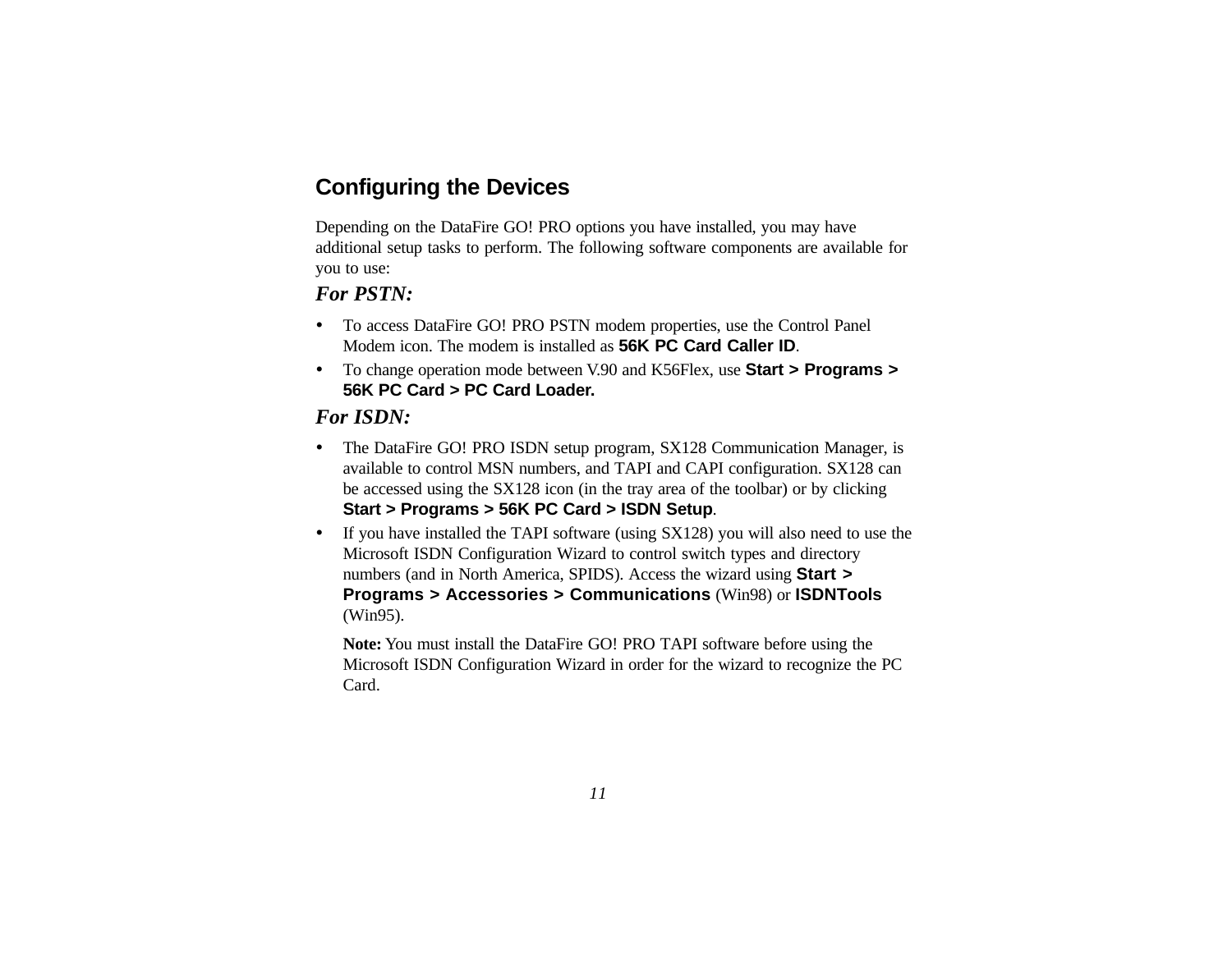## *For GSM/PCS:*

DataFire GO! PRO GSM/PCS cell phone model selection are available using **Start > Programs > 56K PC Card > PC Card Loader.**

*For LAN:*

To access DataFire GO! PRO ethernet adapter properties, use the Control Panel Network icon. The adapter is installed as **56K PC Card + Ethernet companion (NIC).**

## *For Online Help:*

Online technical manuals for each option installed, in the language you selected during installation, are located at the **Start > Programs > 56K PC Card** folder.

## **What Next?**

The DataFire GO! PRO is ready for use. Attach the appropriate cables to complete your installation. See the online documents for additional information about cabling for the options you are using.

## **Uninstalling the Software**

To remove the DataFire GO! PRO software from your system, do the following*:*

- **1.** Select **Start > Settings > Control Panel > Add/Remove Programs**.
- **2.** Select **56K PC Card**
- **3.** Click **Add/Remove** to remove the software.

**Note:** Physically remove the DataFire GO! PRO PC Card if you do not want the system to detect it the next time the system reboots.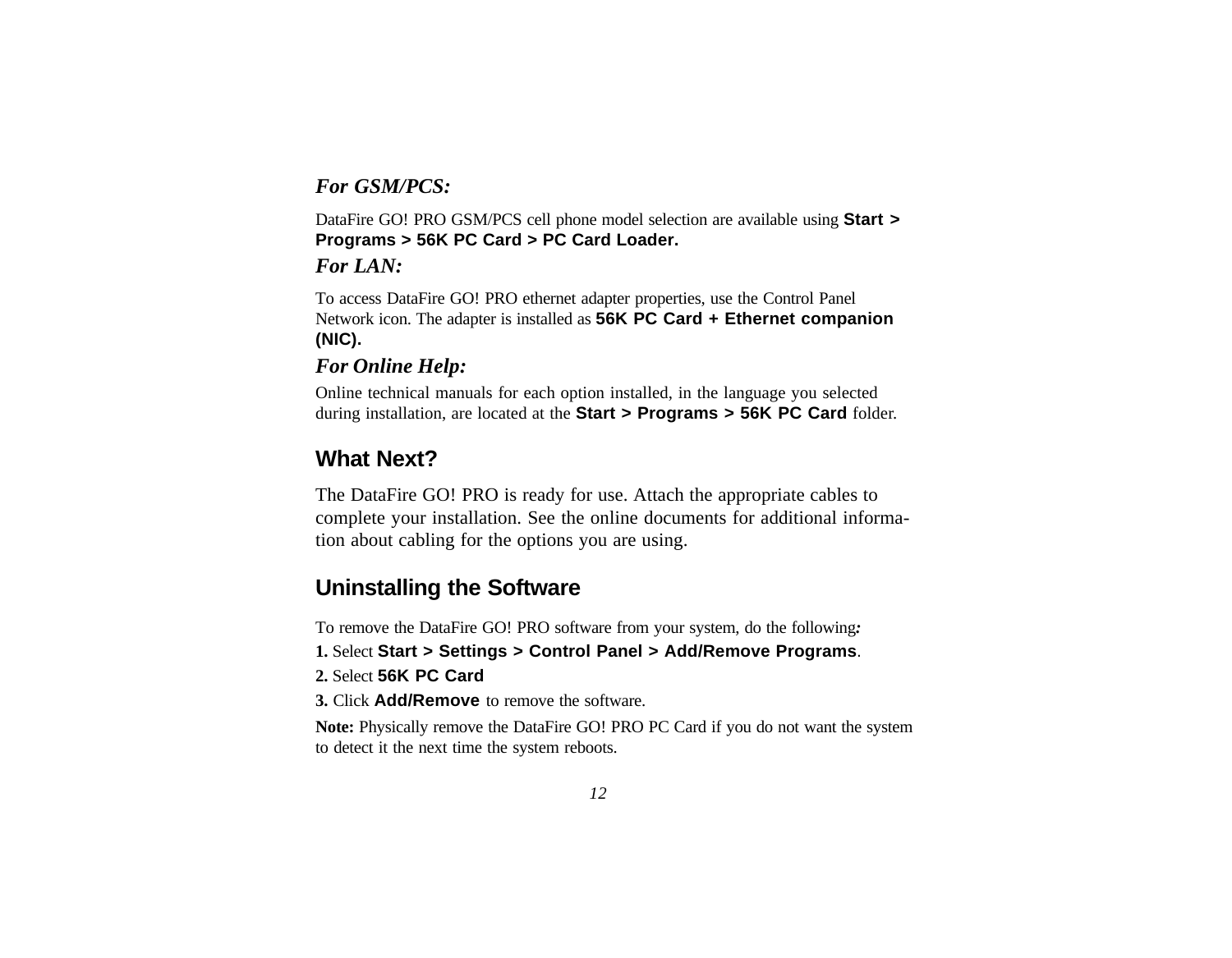## **Ensuring that a Dial-Up Networking Upgrade is Installed (Windows 95 Only)**

Microsoft's Dial-Up Networking package offers users the ability to make 2 B-Channel 128Kbps Multi-Link PPP ISDN connections. (Please note that your DataFire GO! PRO product is fully capable of making 64Kbps ISDN connections without the upgrade.)

- 1. Check to see if you have DUN 1.2 or a later release of Dial-Up Networking (DUN 1.2 was the latest when this manual was printed) installed already.
	- ü Select **Start > Settings > Control Panel > Add/Remove Programs**.
	- Check to see if Dial-Up Networking Upgrade 1.2 (or a later release) appears in the list of installed software.
- 2. If DUN 1.2 or a later release
	- ü **Is** installed already, then press **Cancel** to end this procedure and return to the main installation procedure.
	- ü Is **not** installed, download the software from the Microsoft Web page.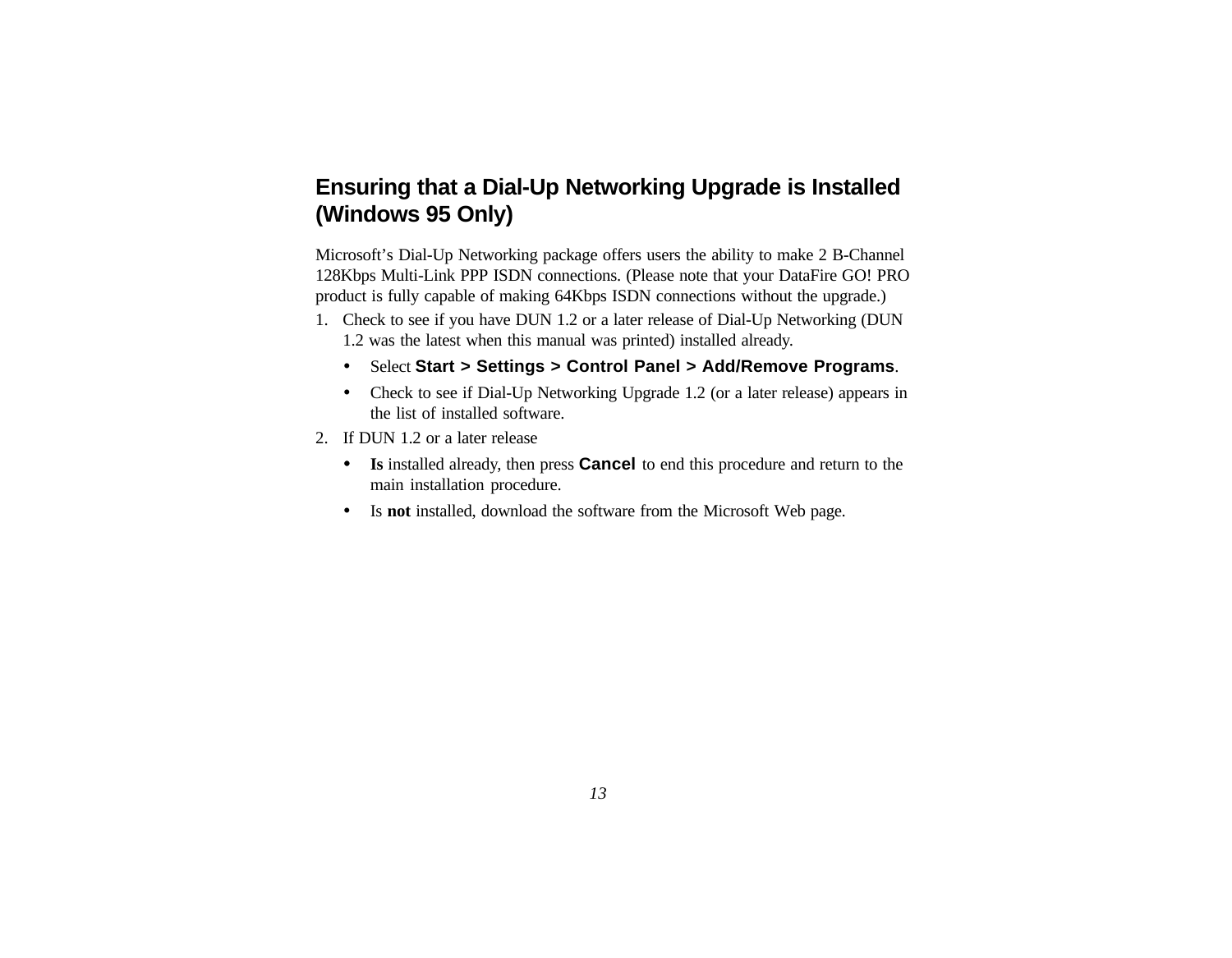## **ISDN Configuration Instructions**

## *Configuring One-Channel Dial-Up Connections (Windows 95/98)*

This procedure describes how to configure one-channel dial-up connections. A onechannel connection uses one B-channel, meaning you can make calls at rates up to 64 Kbps. The other channel is available to handle another call.

This procedure assumes that the PC Card and related software have already been installed.

- 1. Double-click My Computer and Dial-Up Networking.
- 2. Press **Next** if prompted and then double-click **Make New Connection**.
- 3. Next, supply a name for the connection.
- 4. Select the DataFire GO! PRO PC Card device you intend to use for this connection:
	- ü **56K PC Card Caller ID** is used for asynchronous PSTN and GSM/PCS connections.
	- ü **SX128 MODEM** is used for asynchronous applications generally designed for PSTN modems. These applications can make 64Kbps (1 B-Channel only) HDLC ISDN connections.
	- **SX128 MODEM PPP** is for asynchronous applications generally designed for PSTN modems. These applications can make 64Kbps (1 B-Channel only) ISDN connections with the PPP protocol (asynchronous/synchronous conversion and PAP/CHAP security).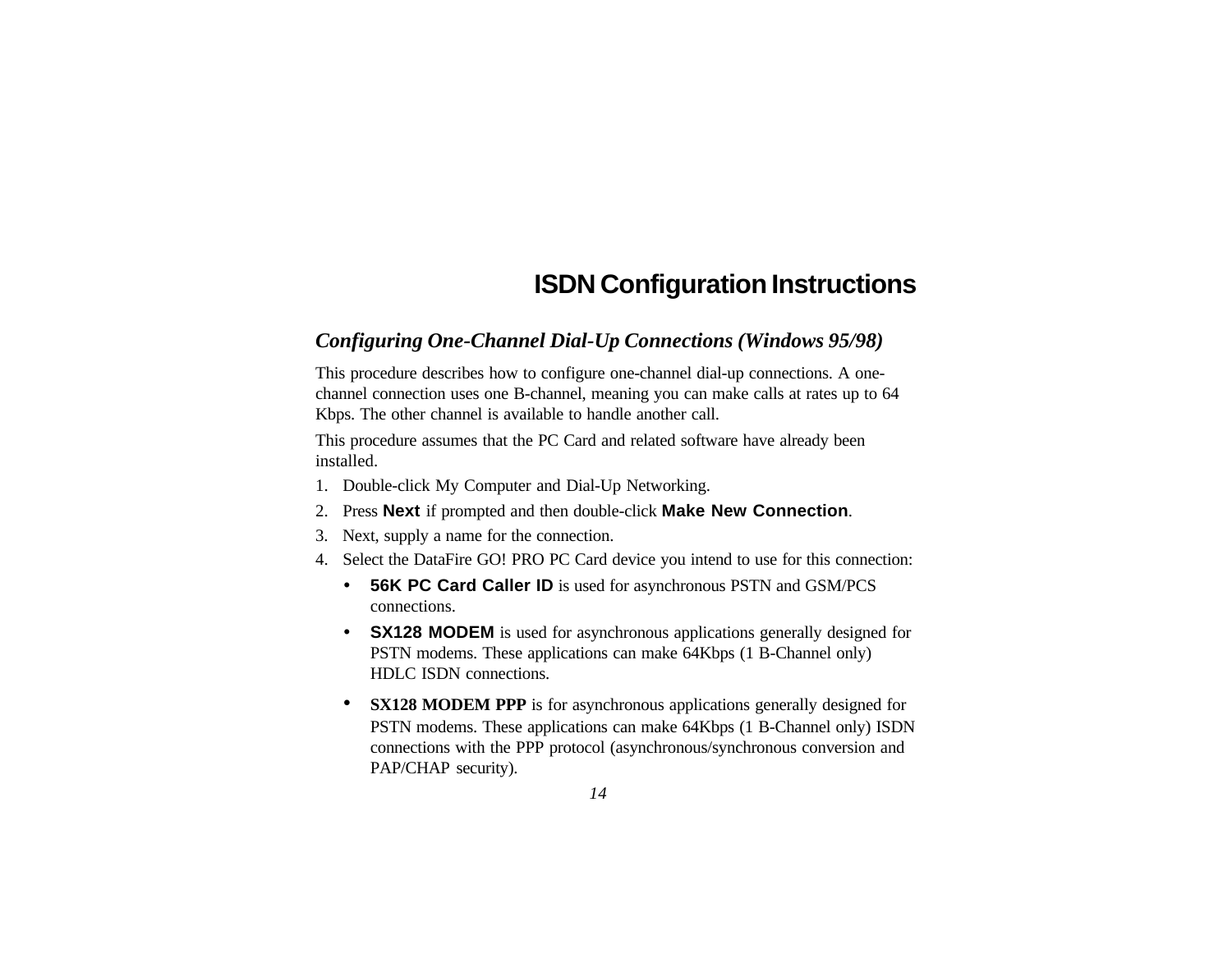- **SX128 MODEM X75** is used for 64Kbps (1 B-Channel only) ISDN connections with the X75 protocol (i.e. Eurofile transfer protocol).
- **SX128 MODEM V120** is used for 64Kbps (1 B-Channel only) ISDN connections with the V120 protocol. This is required for Compuserve access.
- **SX128i-Line#1** and **SX128i-Line#2** devices are used for 64Kbps and/or 128Kbps ISDN connections using TAPI compliant software (RAS, Internet Explorer, Netmeeting, etc.).

**Note:** Because PSTN and GSM/PCS connections use the same software device (56K PC Card Caller ID) both cable options cannot be physically installed when making a connection. For GSM/PCS connections the PSTN cable must be removed and for PSTN connections the GSM/PCS cable must be removed.

- **4.** Press **Next**.
- **5.** Type in the **Area code**, **Telephone number**, and **Country code** of the site to which calls will be made. Then press **Next**.
- **6.** Press **Finish**.

## *Configuring Two-Channel PPP Multilink Connections (Windows 95/98)*

This procedure describes how to configure PPP Multilink for making two-channel ISDN calls. You can use it to make calls to any other ISDN device implementing standard PPP Multilink protocol.

- 1. Double-click on My Computer and then choose Dial-Up Networking.
- 2. Press **Next** if prompted and then double-click **Make New Connection**.
- 3 Next, supply a name for the connection.
- 4. Select the **SX128I-Line#1** or **SX128I-Line#2** device required for this connection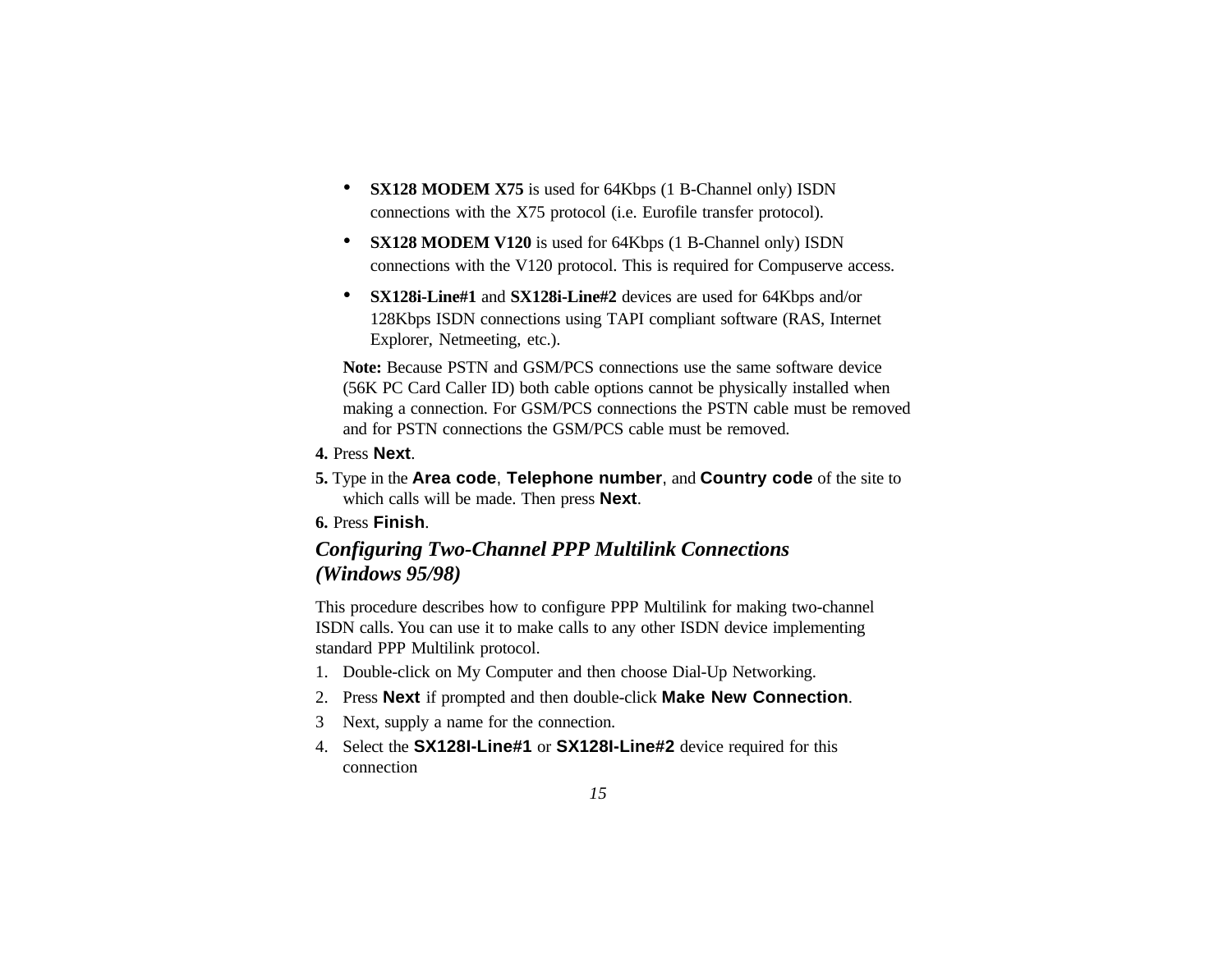- 5. Press **Next**.
- 6. Supply the Area code and Telephone number of the site to which calls will be made.
- 7. Press Next.
- 8. Press **Finish**.
- 9. Right-click the icon of the newly-created connection and then select **Properties**.
- 10. Select Multilink.
- 11. Check Use additional devices and then press **Add...**.

The Edit Extra Device screen appears:

- 12. In the Device name field, select the DataFire GO! PRO B-channel (**SX128i-Line#1** or **SX128i-Line#2**) that has **not** been previously assigned to this connection.
- 13. Press **OK** twice.

You are now ready to make calls using both channels.

### *Configuring Connections in Windows NT 4.0*

- 1. Double-click My Computer and Dial Up Networking
- 2. Click **New**, and name your entry.
- 3. Click **Next**.
- 4. Choose the adapter you wish to use for your connection, then click **Next**.
- 5. Enter the phone number, then click **Next** and **Finish**.
- 6. To edit your entry, click **More**, then **Edit Entry** and **Modem Properties**. At this point you can configure your lines, the server, scripts, and security.
- 7. Click **OK** to return to the Dial Up Networking window.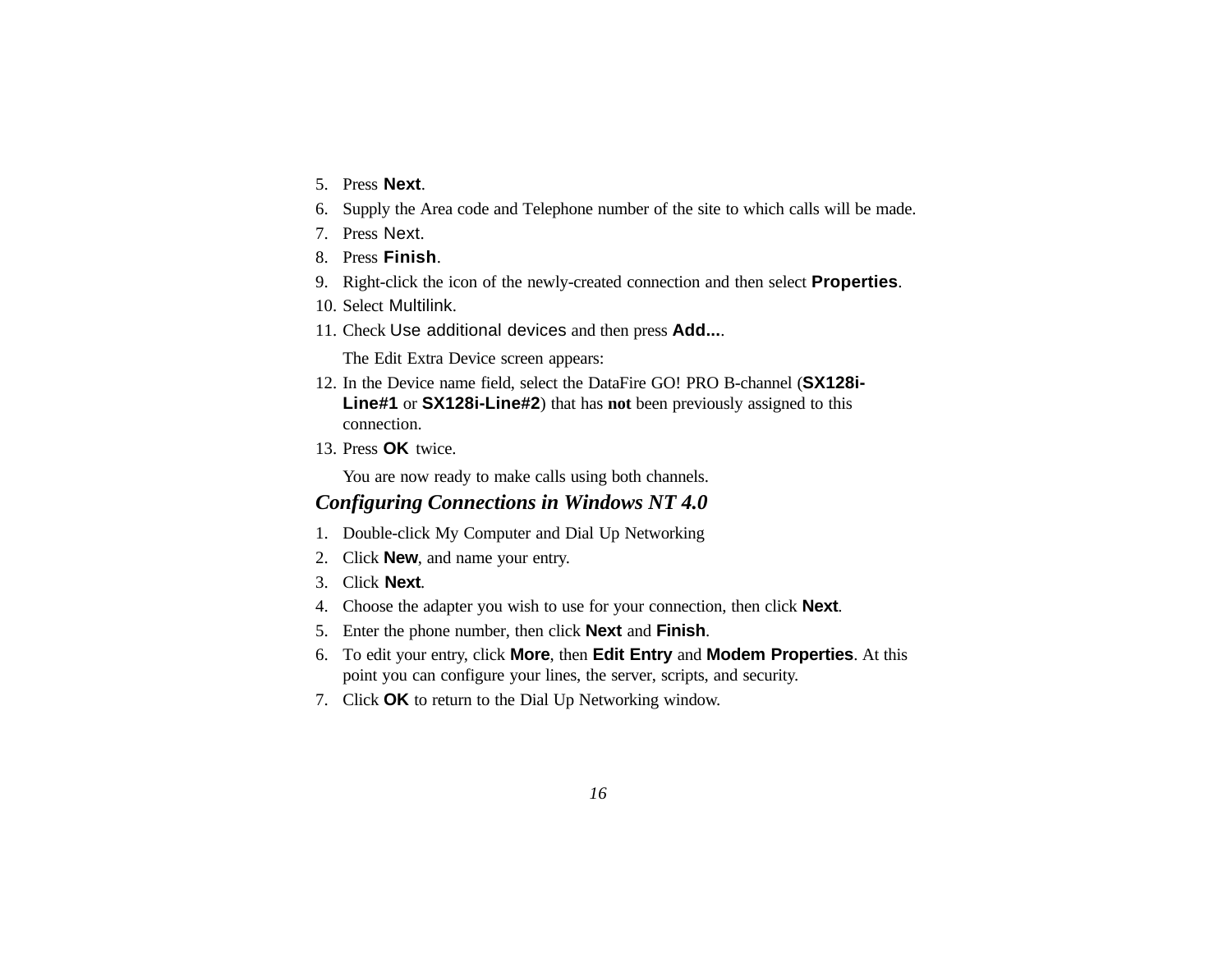## **Regulatory Notices**

### *Federal Communications Commission (FCC) Statement*

#### **Radio Frequency Interference (RFI) (FCC 15.105)**

This product has been tested and found to comply with the limits for Class B digital devices pursuant to Part 15 Subpart B, of the FCC Rules. These limits are designed to provide reasonable protection against harmful interference in a residential environment. This equipment generates, uses, and can radiate radio frequency energy, and if not installed and used in accordance with the instruction manual, may cause harmful interference to radio communications. However, there is no guarantee that interference will not occur in a particular installation. If this equipment does cause harmful interference to radio or television reception, which can be determined by turning the equipment off and on, the user is encouraged to try and correct the interference by one or more of the following measures:

- ü Reorient or relocate the receiving antenna.
- Increase the separation between the equipment and the receiver.
- ü Connect the equipment into an outlet on a circuit different from that to which the receiver is connected.
- Consult the dealer or an experienced radio/TV technician for help.

#### **Labeling Requirements (FCC 15.19)**

This device complies with Part 15 of FCC rules. Operation is subject to the following two conditions: (1) this device may not cause harmful interference, and (2) this device must accept any interference received, including interference that may cause undesired operation.

#### **Modifications (FCC 15.21)**

Changes or modifications to this equipment not expressly approved by Digi may void the user's authority to operate this equipment.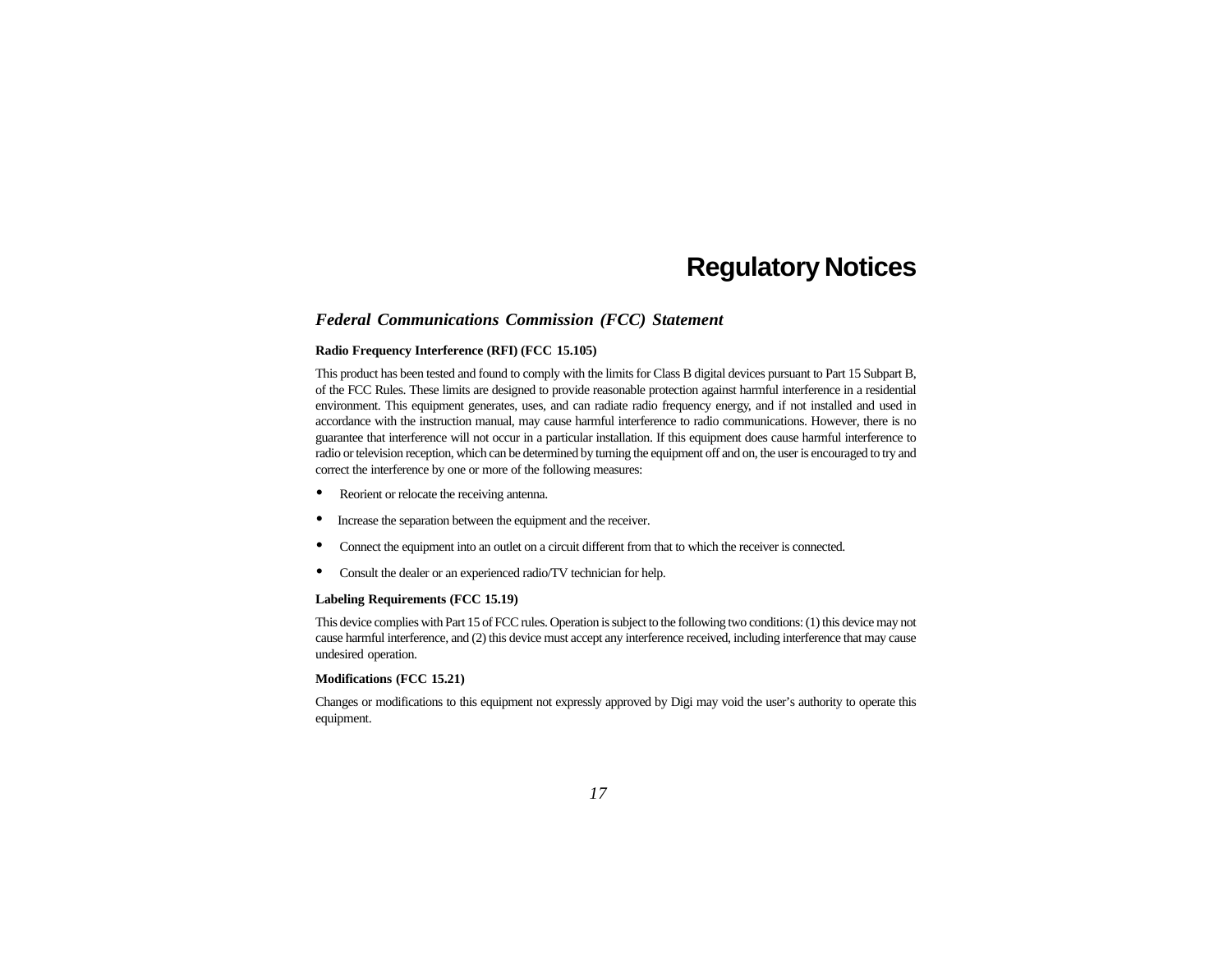**Declaration Of Conformity** (in accordance with FCC Dockets 96-208 and 95-19)

| <b>Manufacturer's Name:</b>        | Digi International                              |
|------------------------------------|-------------------------------------------------|
| <b>Corporate Headquarters:</b>     | 11001 Bren Road East<br>Minnetonka MN 55343     |
| <b>Manufacturing Headquarters:</b> | 10000 West 76th Street<br>Eden Prairie MN 55344 |
|                                    |                                                 |

Digi International declares, that the product:

| <b>Product Name:</b>  | DataFire GO! PRO |
|-----------------------|------------------|
| <b>Model Numbers:</b> | 50000693-01      |

to which this declaration relates, meets the requirements specified by the Federal Communications Commission as detailed in the following specifications:

Part 15, Subpart B, for Class B Equipment FCC Docket 96-208 as it applies to Class B personal Computers and Peripherals

The product listed above has been tested at an External Test Laboratory certified per FCC rules and has been found to meet the FCC, Part 15, Class B, Emission Limits. Documentation is on file and available from the Digi International Homologation Department.

#### **FCC Part 68**

This Digi International product complies with Part 68 of FCC rules. A label contains, among other information, the FCC registration number. You must provide this information to the telephone company if they request it.

The following lists the trunks available with the associated FCC information:

| Trunk                                 | Service Code Facility Interface Code | <b>USOC</b> Jack |
|---------------------------------------|--------------------------------------|------------------|
| <b>ISDN</b> Basic Rate Interface 6.0N | 02IS5                                | RJ49C            |

An FCC compliant telephone cord and modular plug is provided with this equipment. This equipment is designed to be connected to the telephone network or premises wiring using a compatible modular jack which is Part 68 compliant.

If the product causes harm to the telephone network, the telephone company will notify you in advance. If advance notice isn't practical, the telephone company will notify the customer as soon as possible. Also, you will be advised of your right to file a complaint with the FCC if you believe it is necessary.

The telephone company may make changes in its facilities, equipment, operations, or procedures that could affect the operation of the product. If this happens, the telephone company will provide advance notice in order for you to make the necessary modifications to maintain uninterrupted service.

If you experience trouble with the product, please contact Digi International, 11001 Bren Road East, Minnetonka, MN 55343. Phone number 1-612-912-3444 for repair and/or warranty information.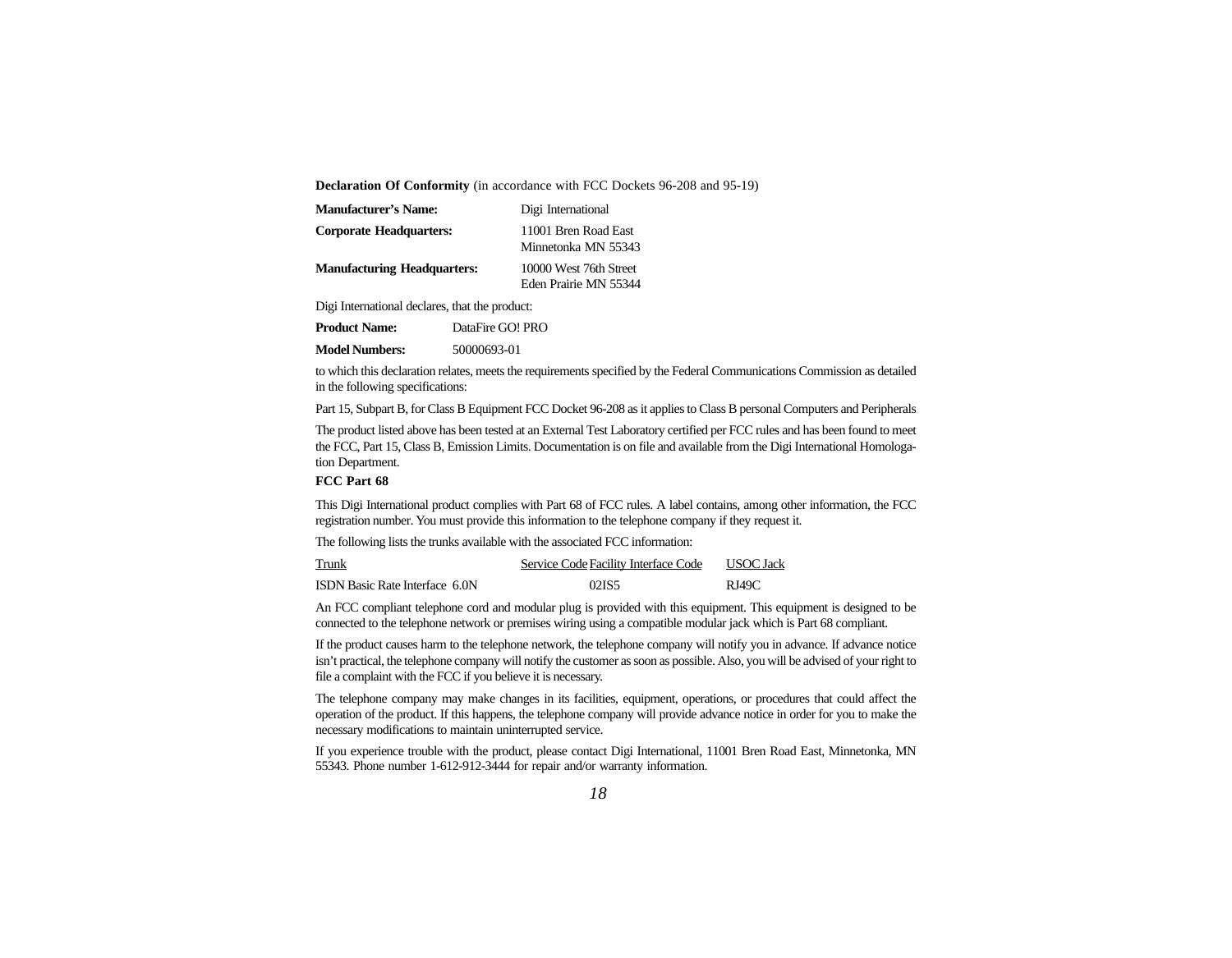If the trouble is causing harm to the network, the telephone company may request that you remove the product from the network until the problem is resolved. User repairs must not be made. Doing so voids the user's warranty.

Do not install the product on public coin service provided by the telephone company. Connection to party line service is subject to state tariffs. (Contact your state public utilities commission for information.)

It is recommended that the customer install an AC surge arrestor in the AC outlet to which this device is connected. This is to avoid damaging the equipment caused by local lightning strikes and other electrical surges.

#### **FCC Part 68**

Ringer Equivalence Number:

USOC Jacks:

This product complies with Part 68 of FCC Rules. On the bottom of the analog line interface device is a label that includes the FCC Registration Number and Ringer Equivalence Number for this product. If requested, this information must be provided to the telephone company.

The REN is used to determine the number of devices you may connect to your telephone line and still have all of those devices ring when your number is called. In most, but not all, areas, the sum of the RENs of all devices connected to one line should not exceed five (5.0). To be certain of the number of devices you may connect to your line, as determined by the REN, you should contact your telephone company to determine the maximum REN for your calling area.

If your Digi product interferes with the network, the Telephone Company may discontinue your service temporarily. If possible, they will notify you in advance. If this isn't practical, you will be notified as soon as possible. You will be informed of your right to file a complaint with the FCC.

Your telephone company may make changes in its facilities, equipment, operations or procedures that could affect the proper function of your Digi product. If it does, you will be notified in advance to give you an opportunity to maintain uninterrupted telephone service.

### *Problems with your Digi Product*

If you experience trouble with your Digi product, please contact Digi Technical Support for information on obtaining service or repairs. Do not attempt to repair the product yourself. The telephone company may ask you to disconnect the product from the network until the problem has been corrected or you are sure that the equipment is not malfunctioning

### *Industry Canada Compliance*

#### **Ringer Equivalence Number (REN)**

The Ringer Equivalence Number (REN) assigned to each terminal device provides an indication of the maximum number of terminals allowed to be connected to a telephone interface. The termination on an interface may consist of any combination of devices, subject only to the requirement that the sum of the Ringer Equivalence Numbers of all the devices does not exceed 5. The REN assigned to this product *is not applicable*.